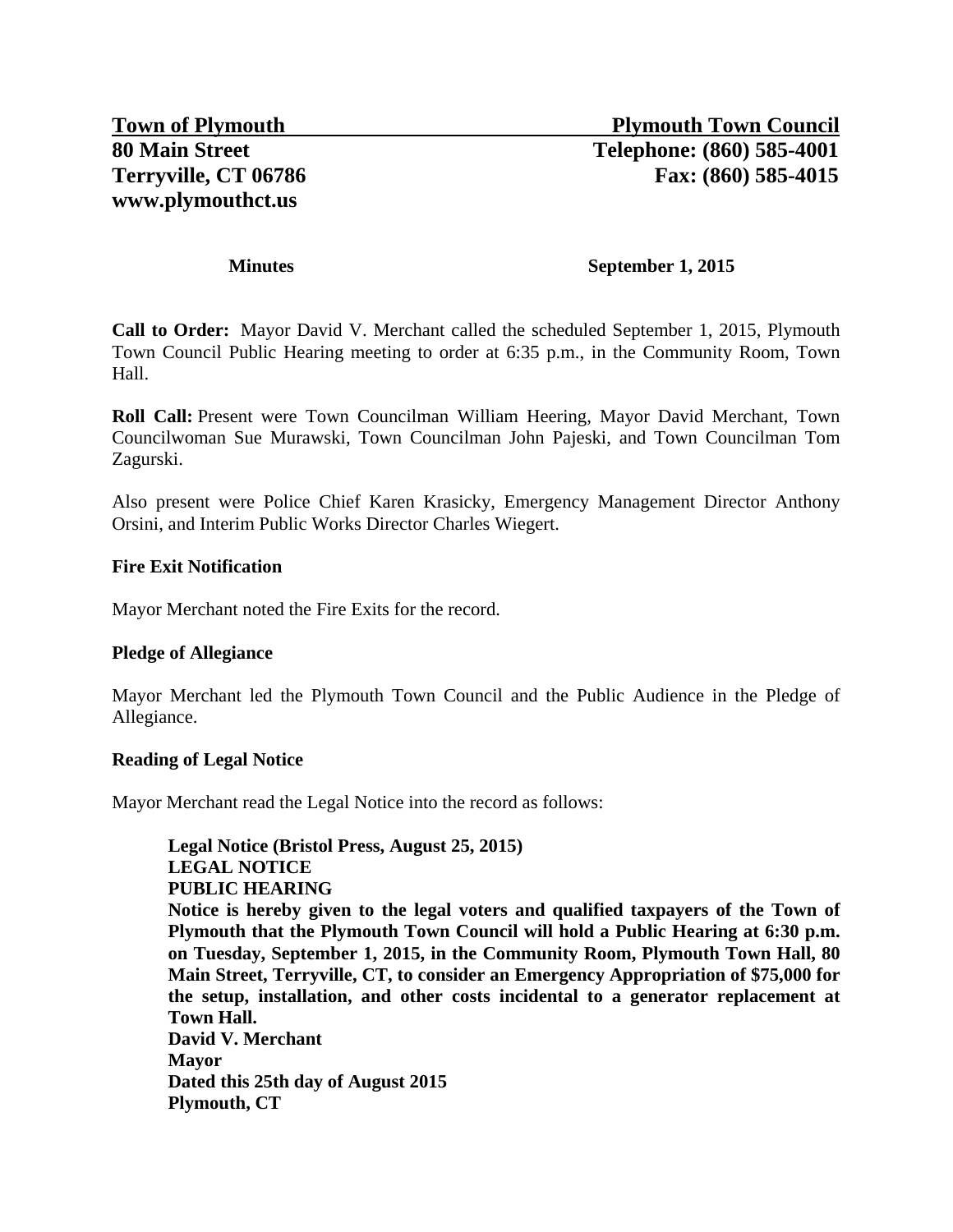# **Emergency Appropriation of \$75,000 for the setup, installation, and other costs incidental to a generator replacement at Town Hall.**

Anthony Orsini stated the Town Hall had a serious problem, noting when the power went out at Town Hall on May 14, 2015 the generator had problems so it was shut off for repairs, and there was no emergency generator for the Town Hall.

Anthony Orsini stated the 911 Dispatch System is dependant upon uninterrupted electrical service and incoming emergency calls would go unanswered, noting it was a matter of life and death.

Anthony Orsini stated the old generator is obsolete with no parts available and it has to be replaced, noting the generator had been installed in 1972 and was 43 years old. Anthony Orsini cited recent power outages whereby the Town Hall had no power for approximately four hours and explained the problems associated, noting this issue had become a matter of life and death.

Anthony Orsini stated he is recommending a new125 KW generator be installed in the Town Hall that would service the entire Town Hall, not just the lower level. Anthony Orsini stated he uses the Town Hall as his Emergency Operating Center, as well as a cooling/warming center for Town residents. Anthony Orsini stated the generator would cost \$75,000 and detailed the break down of the cost, noting it should be funded as an Emergency Appropriation.

Charles Wiegert reviewed the lease verses buying options for the proposed generator in detail for a 125 KW at length as follows: Installation of infrastructure for the preparation of a new generator would cost \$49,800; four (4) months of Wacker Cable rental at \$2,500 per month (\$10,000); ten (10) months lease payment at \$700.00 per month (\$7,000.00); Contingency amount \$8,200, for a total of \$75,000.

Charles Wiegert stated included in the installation cost would be permits, 800 Amp Automatic Transfer Switch, 800 Amp CT Cabinet, Site work/excavation, Craning/delivery, Reinforced Concrete Pad for the Generator, and Electrical Work (materials, labor, tools, etc.); in the Lease Terms Five (5) year term; Maintenance on Leaser and Out-of-Service Time Protection.

Charles Wiegert stated the difference in cost for a 125 KW Generator for Town Hall would be \$15,000.00 over five years (\$106,800.00 for a Buy and \$91,800.00 for a Lease). Charles Wiegert stated the difference in cost for a 60 KW Generator for the Police Department would be \$9,700.00 over five years (\$89,800.00 for a Buy and \$80,100.00 for a Lease).

Chief Krasicky briefly outlined what happens when the radio system and the CAD system go down, noting it was a Public Safety issue. She further stated all the lights go out, as well and cited a recent incident when the Police Department had lost lighting.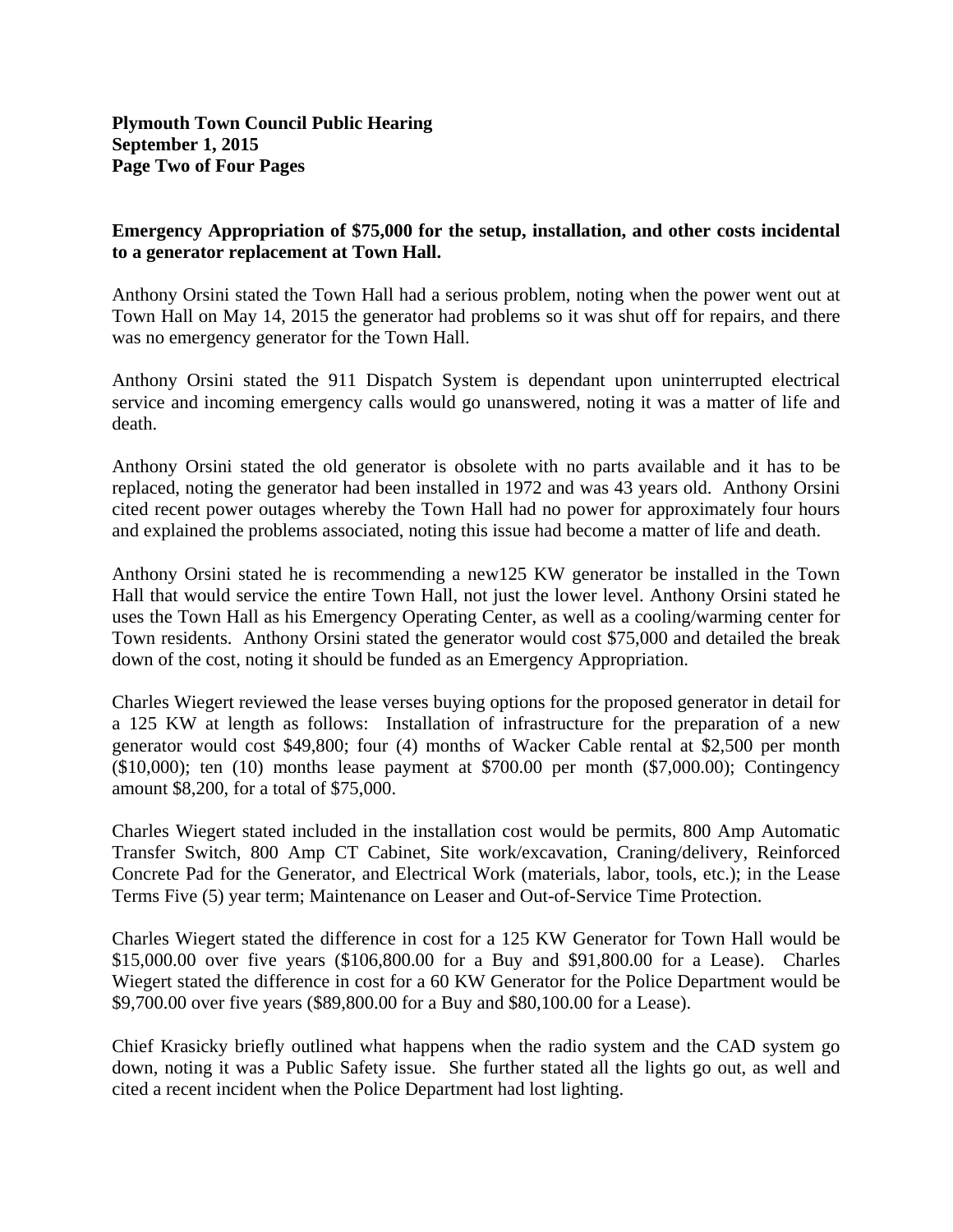**Plymouth Town Council Public Hearing September 1, 2015 Page Three of Four Pages**

# **Public Comments/Written recommendation regarding the Emergency Appropriation of \$75,000 for the setup, installation, and other costs incidental to a generator replacement at Town Hall**

Keith Golnik, 46 Orchard Street, Terryville, stated he was in favor of the Emergency Appropriation for the emergency generator and also noted the Town needed to look at an appropriate sized battery backup for the console system.

Vinnie Klimas, 5 Coral Drive, Terryville, stated this was a huge safety issue and urged the Town Council to vote yes.

Cathy Kosak, 201 Harwinton Avenue, Terryville, stated the generator was needed, funds should be approved and we should look now for a power system for the dispatchers and questioned where the money was coming from and briefly explained her question.

Peter Cook, 11 Orchard Street, Terryville, stated this item had come to the Board of Finance and they had approved it under the Emergency Appropriation section of the Charter, noting the Council had the authority to approve it as well. He further stated because it was an Emergency Appropriation the money would come from the General Fund.

John Murphy, 385 Greystone Road, Terryville, stated he agreed with Cathy Kosak and the Town knew this was coming and we had to have the system and questioned why it had to come up to an emergency and briefly explained his reasoning.

Terri Dewell, 17 Prospect Street, Terryville, questioned if the Town had looked into Homeland Security for grant money for the generator, stating they used Homeland Security funding when she was living in Ohio.

Melanie Church, 328 Main Street, Terryville, stated she agreed the Town needed the generator but did not feel it was an emergency and should be a one-time Appropriation and briefly explained her reasoning.

Vinnie Klimas stated his family had utilized the 911 System in the past and this issue was an emergency to him and that he found it offensive that someone did not consider 911 calls emergencies.

Cathy Kosak stated the Dispatch Center was for emergencies, but the question was how the expenditure would be classified.

Robert Ives, 282 Main Street, Terryville, stated he didn't care what the issue was called and urged the Council to vote yes because it put the citizens of Plymouth, the Police Officers and the Town Hall Staff at risk.